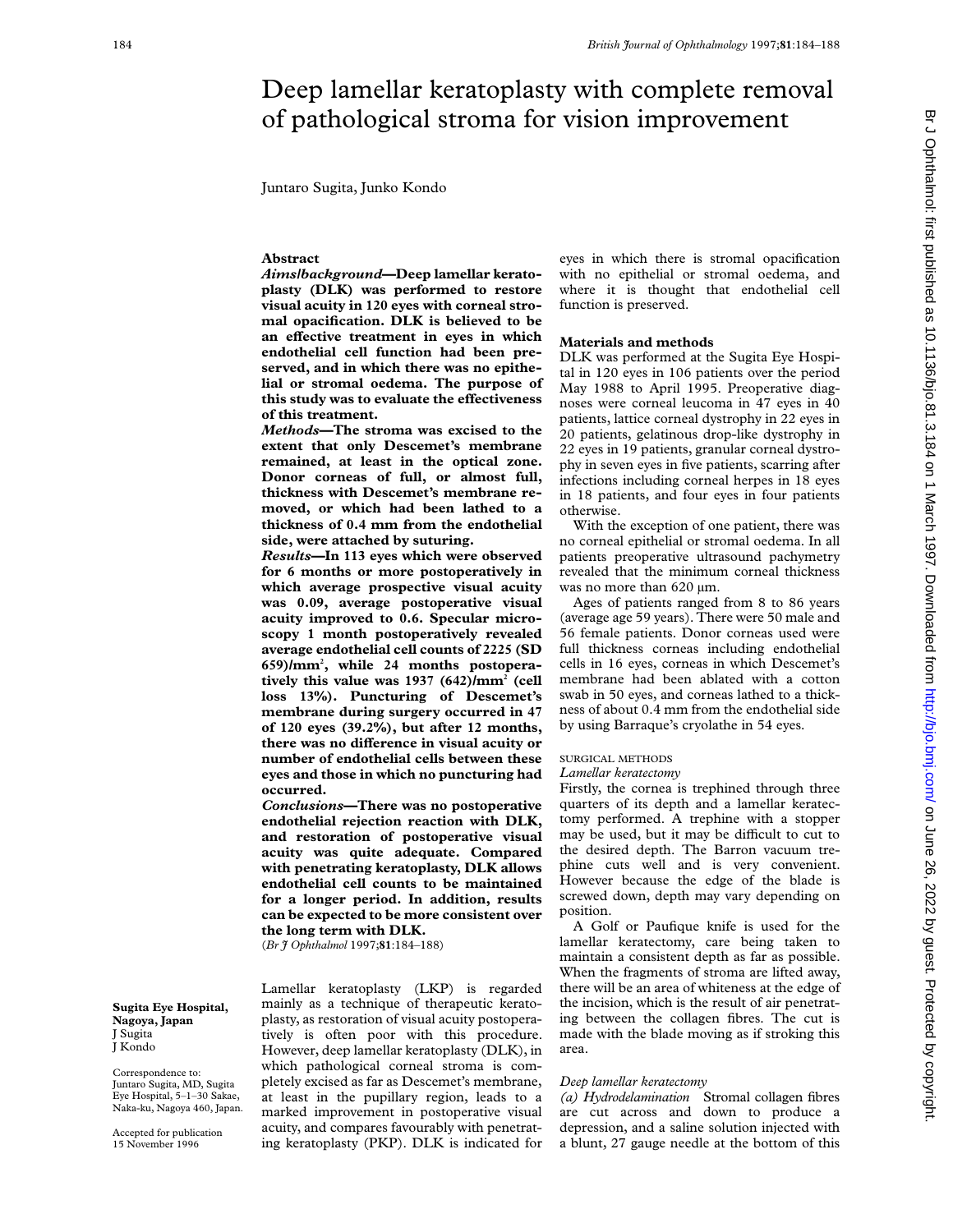

*Figure 1 Hydrodelamination. A solution injected into the normal stroma spreads evenly in all directions and the remaining stroma whiten and swell.*



*Figure 2 Spatula delamination. A fine spatula inserts rectilinearly into the hydrodelaminated stroma and comes back and is moved again and again fan-like in different directions.*

depression. The solution penetrates between the collagen fibres, which whiten and swell. Stroma that was not apparent will swell up and can be safely removed by further spatula delamination.

By performing hydrodelamination in this way it is also possible to tell whether or not the remaining stroma is close to normal. Thus, as illustrated in Figure 1, the solution injected spreads evenly in all directions, indicating that the normal structure of the collagen fibres is maintained. With pathological stroma, the solution does not spread evenly and there is little swelling. Because the deeper stromal fibres are coarser, the solution from a single injection will spread more widely. Where the stroma is close to normal, hydrodelamination proceeds until no more swelling can be seen, and removal of the stroma then stops. With pathological stroma, however, excision must proceed until Descemet's membrane is exposed.

*(b) Spatula delamination* A small cut is made in the remaining stroma with the Golf knife as if checking the depth, and from the bottom of the cut a fine spatula with a diameter of 0.25 mm (Katena K3–2310) is inserted rectilinearly into the stroma.

Once the spatula has advanced some way, it comes back and is moved again and again fanlike in different directions (Fig 2). The Paufique knife or corneal scissors is slipped into this opening and the stroma removed. It is important to excise the stroma little by little to avoid going too deep at any point.

*(c) Exposure of Descemet's membrane* In thinner sections, anterior chamber pressure will cause a little bulging of the remaining



*Figure 3 Descemet's membrane is smooth and even, clearly distinguishable from the stroma.*

stroma when the Descemet's membrane is close. Descemet's membrane is quite different from the stroma with its fibrous structure. It is a smooth and glossy membrane, and the difference is apparent immediately (see Fig 3).

Descemet's membrane adheres only loosely to the stroma, so that a spatula can be moved horizontally. If the remaining stroma is lifted with suturing forceps, it can be removed with corneal scissors over an area with a diameter of about 5 mm, covering the area of the pupil. Puncture can easily occur at this stage of the procedure, and delicate work is required. In addition, Descemet's membrane thickens with age, and can be fairly tough in the elderly. In the young, conversely, it is thin, and although elastic, is easily ruptured.

*(d) Puncturing Descemet's membrane* If Descemet's membrane is punctured during this procedure, and the hole is very small, the Descemet's membrane can be exposed by injecting air into the anterior chamber.

If there is extensive linear tearing, and stroma has been excised to an adequate depth, then removal of the stroma can be abandoned at this point and a start made on suturing the graft.

## *Preparing the graft*

For 54 eyes, corneas were prepared by cryolathing from the endothelial side to a thickness of about 0.4 mm, and preserved by freezing before use. In 50 eyes, virtual full thickness grafts punched from the endothelial side after removal of Descemet's membrane with a cotton swab were used. For 16 eyes, fresh corneas with endothelial cells still attached were used.

Postoperative transparency is achieved more quickly where fresh corneas are used, but over time the results are similar with corneas that have been frozen and preserved. A cornea preserved in glycerine was used in a single eye, and this graft had become very hard, making suturing difficult and causing problems with transparency postoperatively.

## **Results**

In 113 eyes observed for 6 months or more and in which average preoperative visual acuity was 0.09, average postoperative visual acuity improved to 0.6 (Fig 4). In 71 of 113 eyes (62.8%), corrected postoperative visual acuity was 0.5 or better. There were 12 eyes in which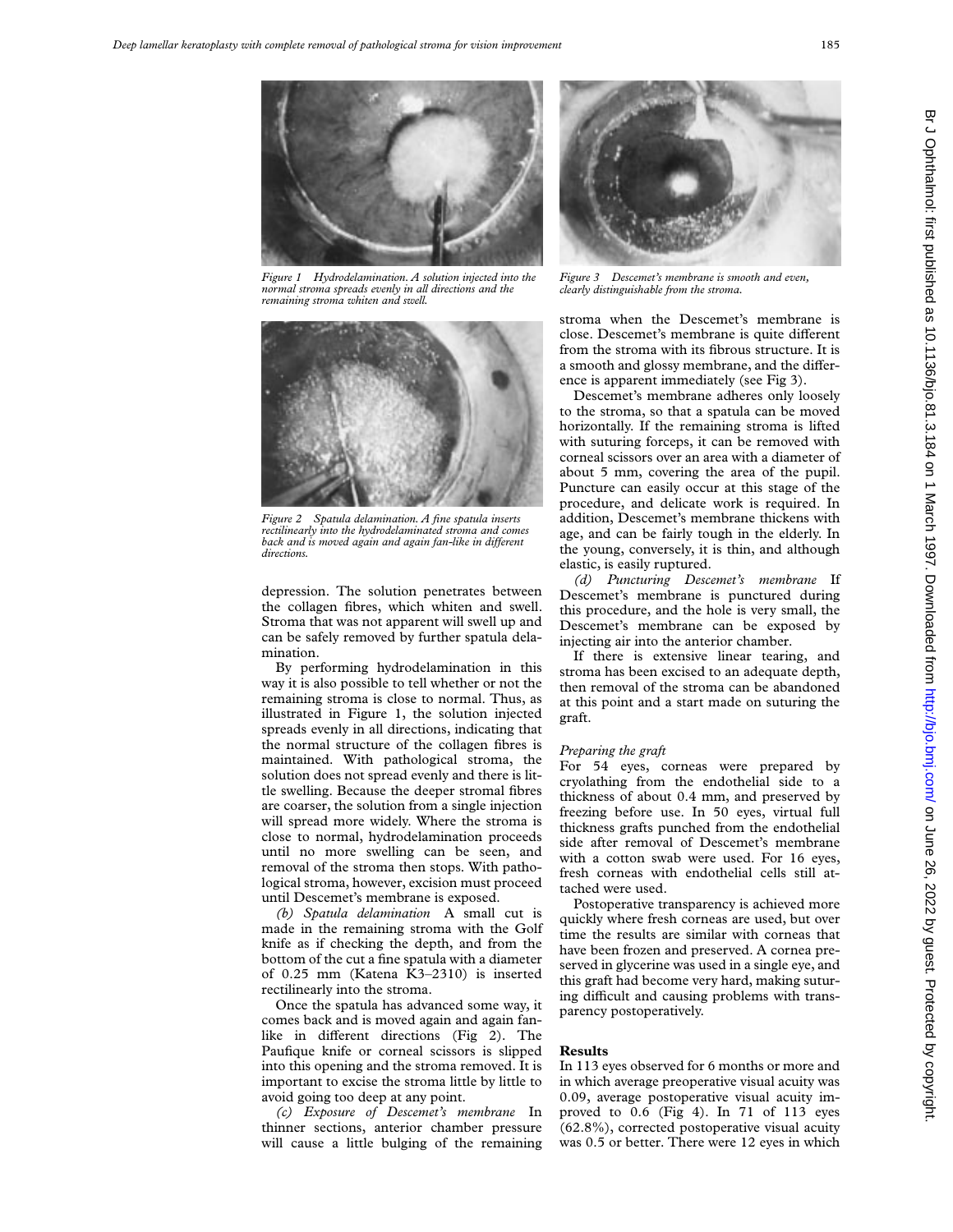| Original pathology             | No of eyes | Average VA | Follow up (months)<br>Average (SD) |
|--------------------------------|------------|------------|------------------------------------|
| Corneal leucoma                | 47         | $0.58*$    | 32.5(17.2)                         |
| Lattice dystrophy              | 22         | $0.69 +$   | 46.3(22.5)                         |
| Gelatinous drop-like dystrophy | 22         | $0.36*+$   | 38.1 (15.9)                        |
| Granular dystrophy             |            | $0.83 +$   | 32.0 (18.7)                        |
| Scarring                       | 18         | $0.65*$    | 27.9 (19.4)                        |

Tukey test: \*p<0.05, †p<0.01.

*Table 2 Comparison of visual acuity and cell count, at 12 months after surgery, between 80 eyes with Descemet's membrane exposed and 40 eyes with some stroma left during operation*

|                             | Descemet's membrane $(n=80)$ | Stroma left $(n=40)$ | p Value (t test) |
|-----------------------------|------------------------------|----------------------|------------------|
| Visual acuity               | $0.5$ (n=64)                 | $0.6$ (n=33)         | 0.511            |
| Cell count $(\text{/mm}^2)$ | $1887(723)(n=41)$            | $2062(718)(n=27)$    | 0.337            |

*Table 3 Comparison of corneal thickness, visual acuity, and cell counts at 12 months postoperatively by diVerence between full thickness grafts and cryolathed grafts*

|                        | <b>Full thickness</b>             | Cryolathed                        | p Value |
|------------------------|-----------------------------------|-----------------------------------|---------|
| Pachymeter (µm)        |                                   |                                   |         |
| Pre-op                 | $540(95)$ (n=54)                  | 548 $(97)$ $(n=46)$               | 0.658   |
| Post-op                | $592(57)(n=33)$                   | 453 $(90)$ $(n=27)$               | 0.000   |
| 12 months postop       |                                   |                                   |         |
| Cells $( / mm2)$<br>VA | $1873(678)(n=35)$<br>$0.5$ (n=35) | $2119(728)(n=31)$<br>$0.5$ (n=42) | 0.166   |

Cells = endothelial cell counts.

*Table 4 Comparison of visual acuity and cell counts at 12 months postoperatively by presence of intraoperative puncture of Descemet's membrane*

|                      | $No(n=73)$        | $Yes(n=47)$       | p Value |
|----------------------|-------------------|-------------------|---------|
| VA                   | $0.6$ (n=58)      | $0.5$ (n=39)      | 0.965   |
| Cell $(\text{mm}^2)$ | $1947(742)(n=41)$ | $2052(691)(n=27)$ | 0.566   |

*Table 5 Comparison of average visual acuity and cell counts at 12 months postoperatively by presence of double anterior chamber as the complication in 47 punctured eyes of Descemet's membrane*

|                        | $No(n=33)$        | Yes $(n=14)$     | p Value (t test) |
|------------------------|-------------------|------------------|------------------|
| VA                     | $0.5$ (n=30)      | $0.5$ (n=11)     | 0.905            |
| Cells $(\text{/mm}^2)$ | $2187(736)(n=22)$ | $1889(504)(n=8)$ | 0.302            |

corrected visual acuity was 0.1 or worse, but in nine of these, abnormalities were seen in the macular region.

Comparisons of postoperative visual acuity in five original pathologies are shown in Table 1. Gelatinous drop-like dystrophy showed statistically significant worse visual acuity than the others (granular dystrophy and lattice dystrophy; p<0.01, corneal leucoma and scarring; p<0.05, Tukey test).

Specular microscopy 1 month postoperatively revealed an average endothelial cell count of 2225 (SD  $711$ )/mm<sup>2</sup>, while 24 months postoperatively this value was 1937 (633)/mm2 (cell loss 13%).

There were 80 eyes in which Descemet's membrane alone constituted the optical zone. In 40 eyes, some parts of the deeper stromal lamellae were closer to normal, and hydrodelamination was abandoned at the point at which the stroma failed to swell, leaving some stroma remaining.

Table 2 compares corrected visual acuity and cell counts in these two groups at 12 months postoperatively. Both visual acuity and cell counts tended to be better where stroma remained, perhaps because the remaining



*Figure 4 Change of preoperative and postoperative visual acuity (87 eyes were followed up for more than 6 months).*

stroma was close to normal and also became extremely thin, but statistically no difference was seen.

Table 3 compares eyes in which the donor cornea was cryolathed to a thickness of 0.4 mm from the endothelial side with eyes in which a full thickness cornea with Descemet's membrane only removed with a cotton swab or which included the endothelium were used.

Preoperatively, there was no difference in corneal thickness as measured with the pachymeter between the two groups. However, 12 months postoperatively, there had been a significant decrease in corneal thickness in the cryolathed group, at 453 (90) µm, as against 592 (57)  $\mu$ m in the full thickness group (p = 0.000, *t* test).

No differences in postoperative visual acuity or in cell count were seen between the two groups at 12 months postoperatively.

Descemet's membrane was punctured during surgery in 47 of 120 eyes (39.2%). This occurred in 37 of the first 80 eyes (45%), but fell to 10 in 40 eyes (25%) in later procedures. This was due to the fact that use of hydrodelamination became more widespread, but was not used unnecessarily where the deeper corneal stroma was close to normal, in which case some stroma was left.

Where Descemet's membrane had been punctured, anterior chamber aqueous may collect postoperatively at the interface between the graft and the recipient cornea to form a double anterior chamber. Oedema and opacification occur as a matter of course if grafts from which endothelial cells have been removed are used. A double anterior chamber was seen in 14 of 47 eyes (30%), but an injection of air into the anterior chamber eliminated the accumulated aqueous at the interface in all eyes, and all recovered.

Among 120 eyes, Descemet's membrane was punctured in 47 and remained intact in 73. No statistically significant difference was seen when these two groups were compared for visual acuity and cell counts 12 months postoperatively (Table 4). No statistically significant difference was seen between the 14 of 47 puncture eyes in which a double anterior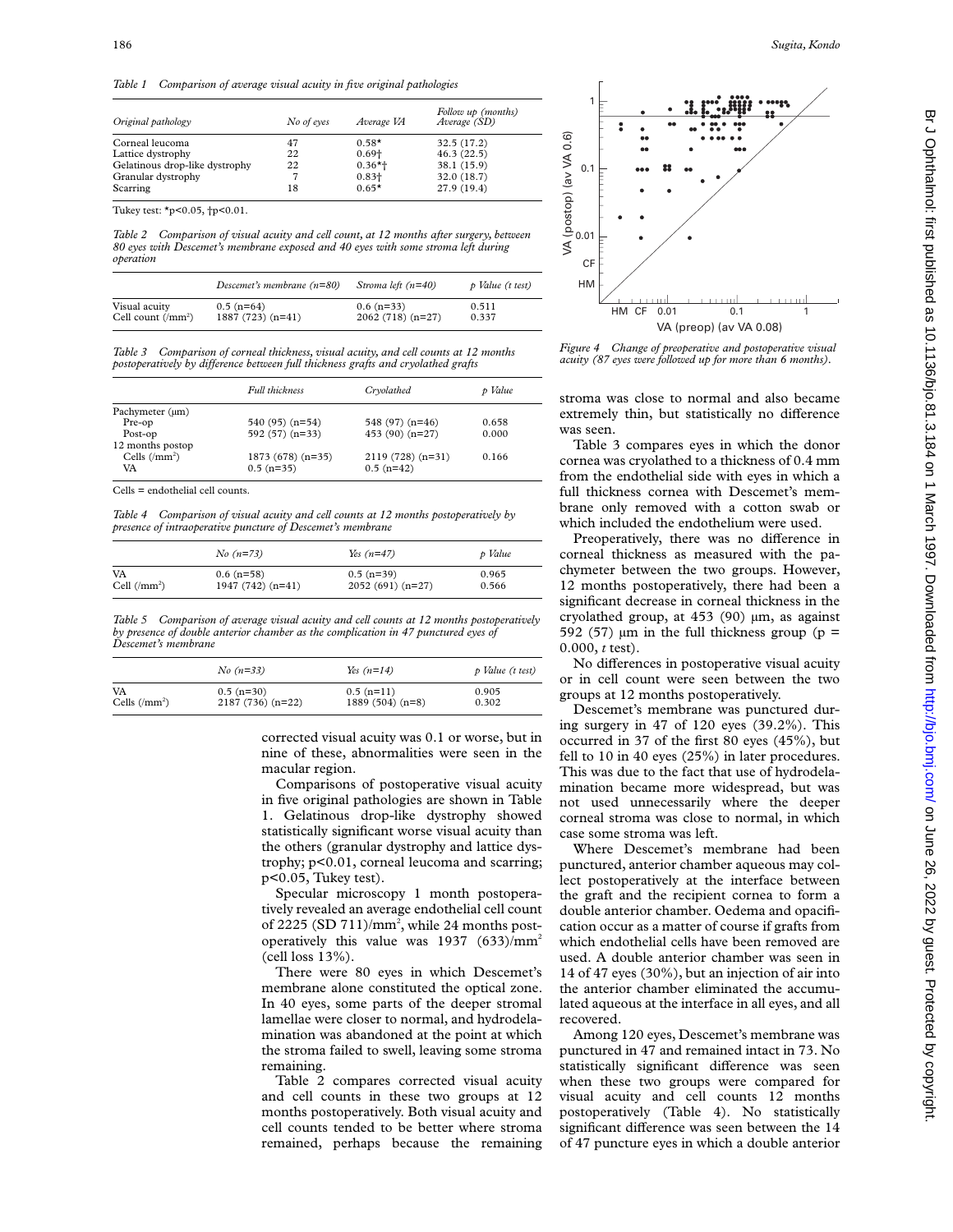chamber was seen postoperatively and the other 33 puncture eyes (Table 5).

#### **Discussion**

Lamellar keratoplasty has a number of advantages as a keratoplasty. No procedures are performed within the anterior chamber during surgery, so there is no postoperative intraocular complication such as anterior synechia of iris or secondary glaucoma. There is no endothelial rejection reaction and there is no need for the graft to have endothelial cells attached, so preserved corneas can be used. However, there is a decisive deficiency, which is that postoperative visual acuity is poor. LKP has, therefore, been regarded mainly as a therapeutic keratoplasty.

The cause of poor postoperative visual acuity is thought to be scarring which occurs at the interface between the donor cornea and the stroma of the recipient cornea, but this has not been established clearly in the literature.

Experiments with DLK suggested that it was possible to obtain a marked improvement in postoperative visual acuity while retaining the advantages of LKP.<sup>1</sup> In these eyes, pathological corneal stroma was completely excised so that Descemet's membrane was exposed at least in the region of the pupil, and donor corneas from which Descemet's membrane has been removed were used.

Descemet's membrane is a basement membrane of uniform structure, whose thickness is thought to increase with age. Histologically it is quite thin, at about  $10-13 \mu m$  in adults,<sup>23</sup> and perhaps because it is thought to be very weak, there have been no reports on techniques that expose Descemet's membrane intentionally during surgery.

However, if the effort is made to expose Descemet's membrane during surgery, and this exposed section is then extended, so that there is an area about 5 mm across including the area of the pupil where Descemet's membrane only is present, it will be found that there is practically no adhesion at this point between Descemet's membrane and the section where stroma remains.

If the endothelial side of the donor cornea is wiped with a cotton swab, Descemet's membrane can be ablated easily, leaving a completely smooth surface on the stromal side. The result is that no scar is formed at all at the interface between the host cornea, where Descemet's membrane only is present, and the donor cornea, from which Descemet's membrane has been removed. This is probably the reason that there is significant improvement in visual acuity postoperatively.

As for donor corneas, no difference was seen in average visual acuity 12 months postoperatively between a group in which virtually full thickness corneas with Descemet's membrane only removed or to which endothelial cells adhered, and a group in which corneas were cryolathed to a thickness of 0.4 mm. However, it was seen in the cryolathe group that, as might be expected, corneas were significantly thinner.

A point worthy of note is that there was no endothelial rejection among 120 eyes. The

DLK

-**BKP** (keratoconus)



*Figure 5 Trend of decrease in postoperative endothelial cell counts, in 74 eyes that underwent deep lamellar keratoplasty(DLK) and 48 eyes that underwent penetrating keratoplasty (PKP) with keratoconus.*

condition considered to have the best prognosis after PKP is keratoconus. Of 72 eyes treated over the past 7 years (1988–95) at the Sugita Eye Hospital, all except one were maintained optically clear. However, in 55 eyes that were followed up more than 2 years after PKP, endothelial rejection has been seen in seven eyes (12.7%). Postoperative endothelial cell counts, examined in 48 eyes treated with PKP for keratoconus, continued to fall in a straight line over 2 years. By contrast, mean cell counts in 74 eyes treated with DLK tended to fall for the first 6 months postoperatively, but then stop (Fig 5). Cell loss with DLK between the first month and 2 years postoperatively was 13%. After DLK the patient's own cells are active; when there is no danger of an endothelial rejection reaction, the cornea is very stable after keratoplasty.

For corneal opacification for which surgery is indicated, examination of endothelial cell counts generally is unavailable preoperatively. Specular microscopy 6 months after DLK revealed that over 58% of the eyes had endothelial cell counts of more than 2000/ mm<sup>2</sup>. Fairly rich endothelial cells could be preserved with DLK; in contrast, in PKP, endothelial cells could be totally replaced with the donor's cells.

Gelatinous drop-like dystrophy showed significantly worse postoperative visual acuity within five original pathologies. Gelatinous drop-like dystrophy is chiefly affected corneal epithelium and Bowman's layer and recurred in transplanted grafts. This recurrence could be protected against by using a combined procedure with keratoepithelioplasty<sup>4</sup> or conjunctival autograft and also using a therapeutic soft contact lens thereafter.

To date, there have been few reports on DLK<sup>158</sup> especially on complete stromal excision exposing Descemet's membrane, because